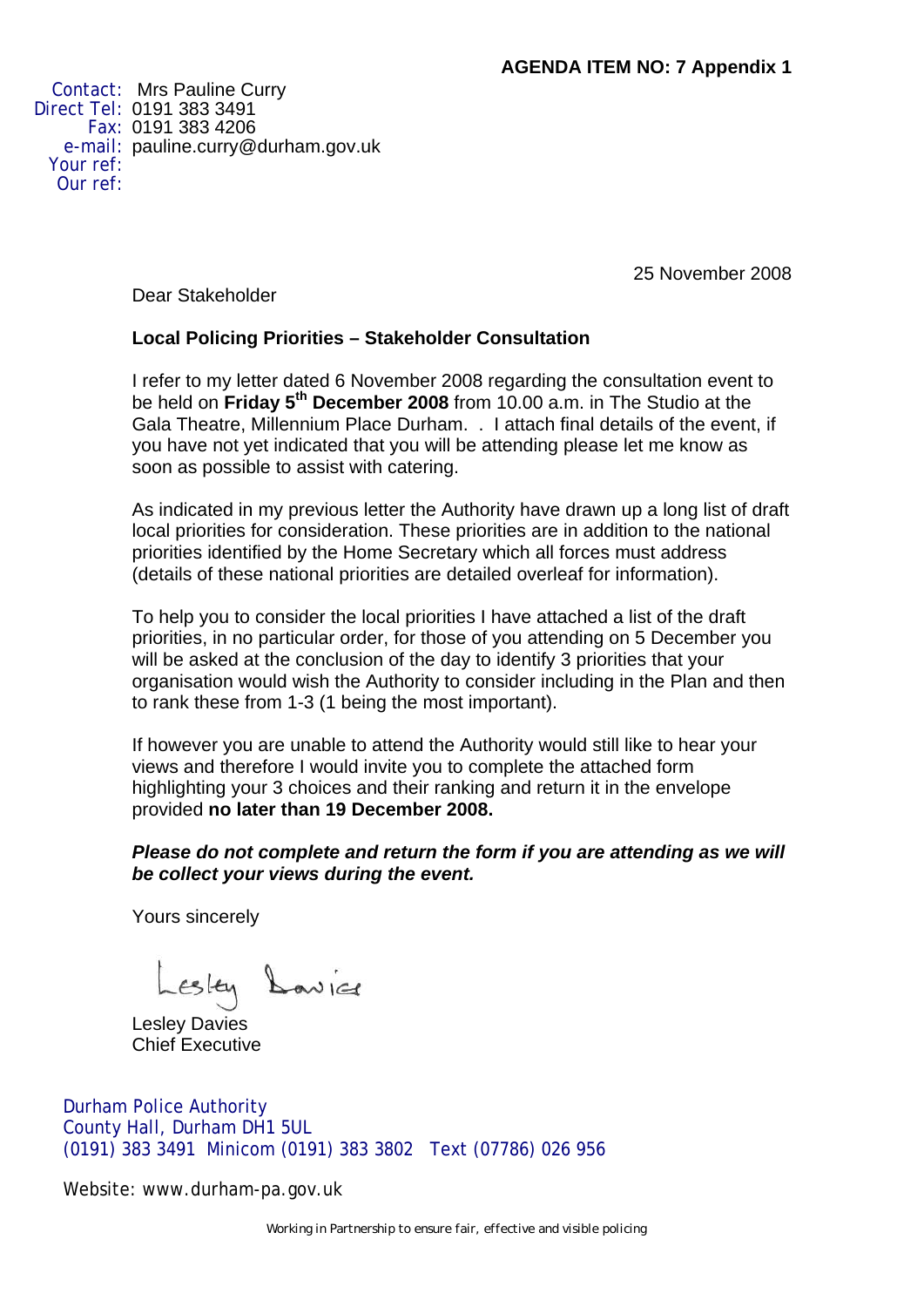## **National Policing Priorities 2009/10**

The Home Secretary is currently consulting on the following key priorities for 2009/2010: -

- Increase public confidence in the police, reduce crime in line with Public Service Agreements (PSAs) 23 and 25 and effectively contribute to partnership working within the Criminal Justice System in line with PSA 24.
- Work jointly with police forces and other agencies such as the Serious and Organised Crime Agency (SOCA) and the United Kingdom Border Agency (UKBA) to ensure that capability and capacity exists across England and Wales to deliver effective protective services, tackle serious and organised crime and make necessary improvements.
- Work with and through partners and local communities to tackle terrorism and violent extremism in line with the counter terrorism strategy (CONTEST); and
- Work in all of the above in line with the Efficiency and Productivity Strategy for the Police Service to ensure the best use of resources to deliver: significant cashable improvements: more effective deployment of the workforce and to realise benefits of new technology.

Once the final national priorities are agreed the Government will expect all of them to be reflected in plans at local and force level. In addition the force and authority are able to add any other priorities which reflect substantial public concerns in their area.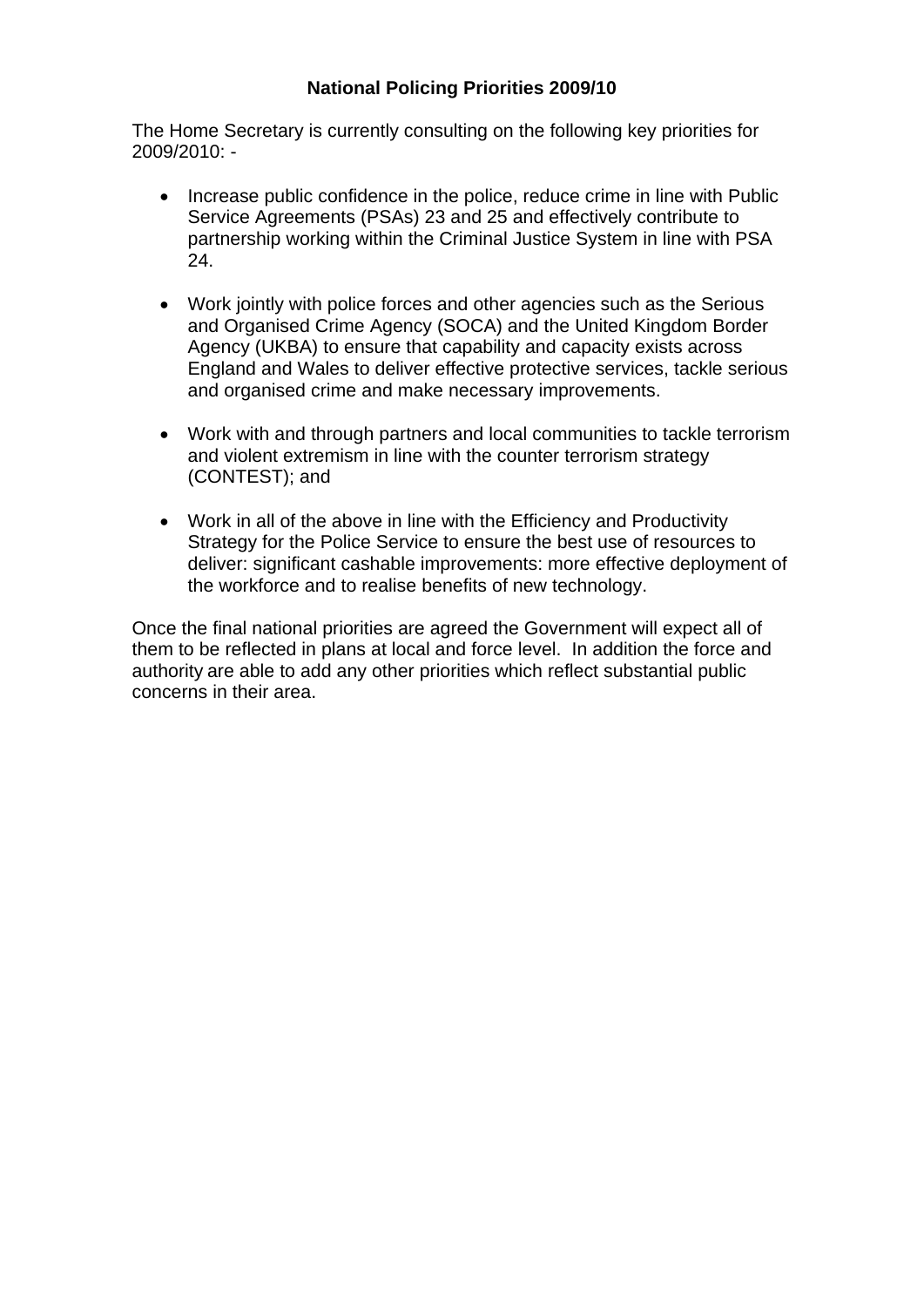

**Durham Police Authority & Durham Constabulary** 



**Annual Stakeholder Consultation Event** 

**Friday 5th December 2008** 

# **Programme**

- **0930 Registration and Refreshments**
- **1000 Welcome and introductions**  Peter Thompson, Chair, Durham Police Authority
- **1015 From the Neighbourhood to the National: Policing Green Paper**  Siobhan Weightman, Deputy Chief Executive, Durham Police Authority
- **1045 Policing Pledge & Force Strategic Assessment including the Policing Priorities**  Deputy Chief Constable Gary Barnett
- **1115 Voting on Priorities & Refreshment Break**

# **1145 Workshops Discussion**

- **Joint Community Engagement Strategy**
- **Customer Values**
- **1245 Feedback & Close**

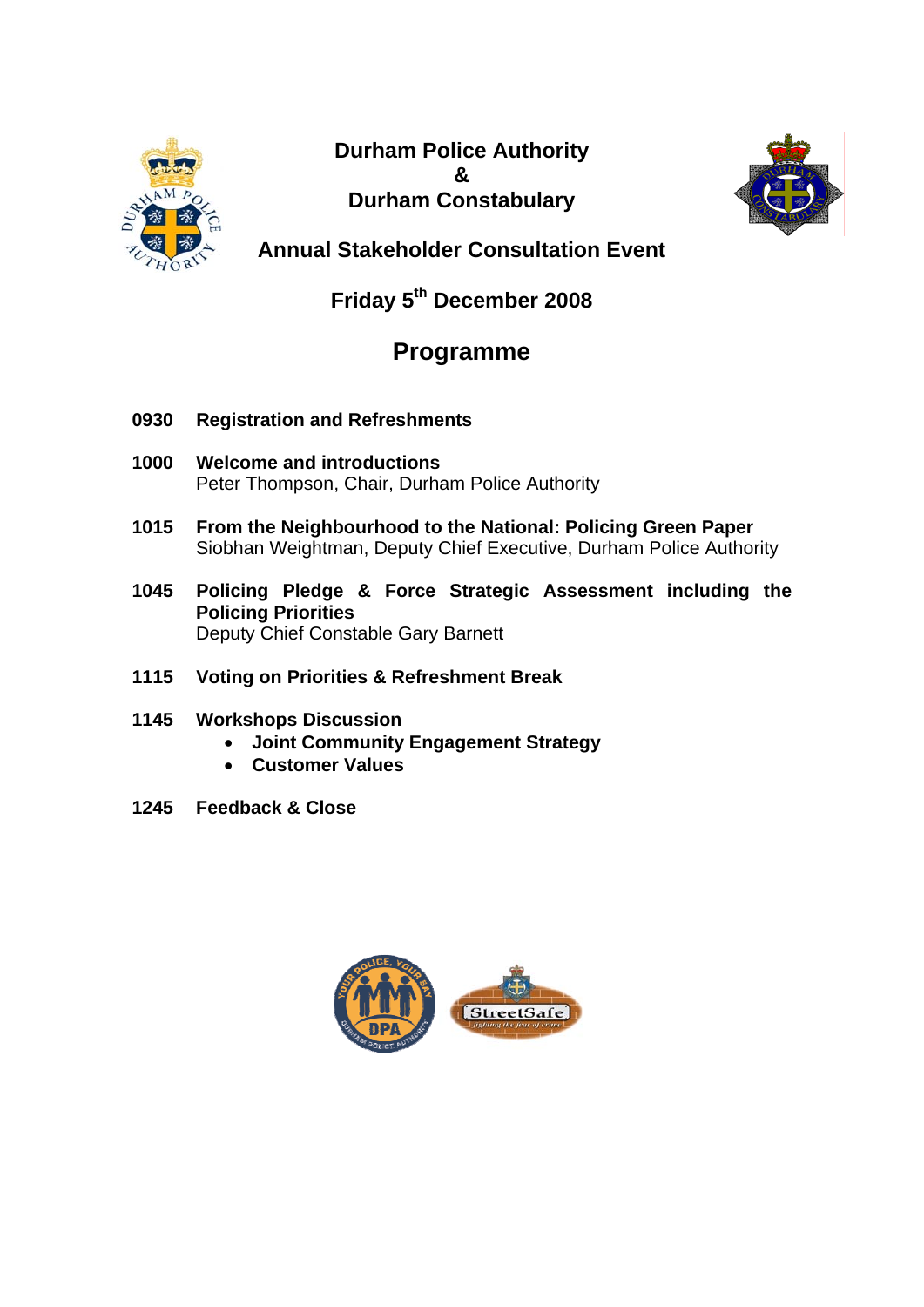#### **Durham Police Authority**

#### **2009/2010 Draft Local Policing Plan Priorities -**

#### **The Authority values your views in determining priorities and would urge you to attend the meeting**

Detailed below are the draft local policing priorities being considered by the Police Authority for inclusion in the 2009/2010 Policing Plan (these are in no particular order). It is likely that a maximum of four local priorities will be included in the Policing Plan.

If you are attending the meeting on 5 December 2008 please do not complete and return this form, you will be given cards and asked to deposit them in priority order in the relevant boxes at the conclusion of the meeting

If you are unable to attend please complete the form to highlight the **3 priorities** that are most important to your organisation and rank these by indicating the order of priority using 1-3 (1 being the highest 3 the least) and provide any comments relating to assisting with delivery and return it in the envelope provided alternatively you can email your views the Authority at: durham.pa.@durham.gov.uk.

| <b>Suggested Local Policing Priorities</b>                                                                                                                                                                                                                                                                                                                                                                                                                                                                                                                                                                                                                                                                                                                      | Please choose a<br><b>MAXIMUM OF 3</b><br>priorities and<br>rank these from<br>$1 - 3$<br>(1 being the most<br>important 3 the<br>least) |
|-----------------------------------------------------------------------------------------------------------------------------------------------------------------------------------------------------------------------------------------------------------------------------------------------------------------------------------------------------------------------------------------------------------------------------------------------------------------------------------------------------------------------------------------------------------------------------------------------------------------------------------------------------------------------------------------------------------------------------------------------------------------|------------------------------------------------------------------------------------------------------------------------------------------|
| Make our area safer through effective Neighbourhood Policing, tackling Anti                                                                                                                                                                                                                                                                                                                                                                                                                                                                                                                                                                                                                                                                                     |                                                                                                                                          |
| Social Behaviour and working in partnership with other agencies.                                                                                                                                                                                                                                                                                                                                                                                                                                                                                                                                                                                                                                                                                                |                                                                                                                                          |
| Provision of effective Neighbourhood Policing is an essential element to deliver<br>Community Safety and address issues such as Anti Social Behaviour.<br>This is a Police Authority priority and something which Durham Constabulary has<br>undertaken for many years now through our Community Beat Teams and continues<br>via our Neighbourhood Policing Team. However, successful delivery of Community<br>Safety cannot be the responsibility of the Police Service alone. We need to continue<br>to work with our partners and other agencies to improve co-operative arrangements<br>and develop joint strategies to reduce those crimes and nuisance behaviours which<br>affect the quality of life in our communities and make people feel vulnerable. |                                                                                                                                          |
| Reduce the harm caused by Organised Crime Groups.                                                                                                                                                                                                                                                                                                                                                                                                                                                                                                                                                                                                                                                                                                               |                                                                                                                                          |
| Organised Crime involves a wide range of criminal activities and individuals.<br>It includes trafficking of Class A drugs, organised immigration crime and fraud. In<br>addition, there are a wide range of other threats, including high tech crime,<br>counterfeiting, the use of firearms by serious criminals, robbery, organised vehicle<br>crime and intellectual property crime, to name but a few.<br>Government has prioritised this area as requiring particular attention and<br>Constabularies are expected to make appropriate provision to combat these types of<br>crime and the associated groups both at local and regional level.                                                                                                             |                                                                                                                                          |

#### **PLEASE RETURN ANY FORMS NO LATER THAN 19 December 2008.**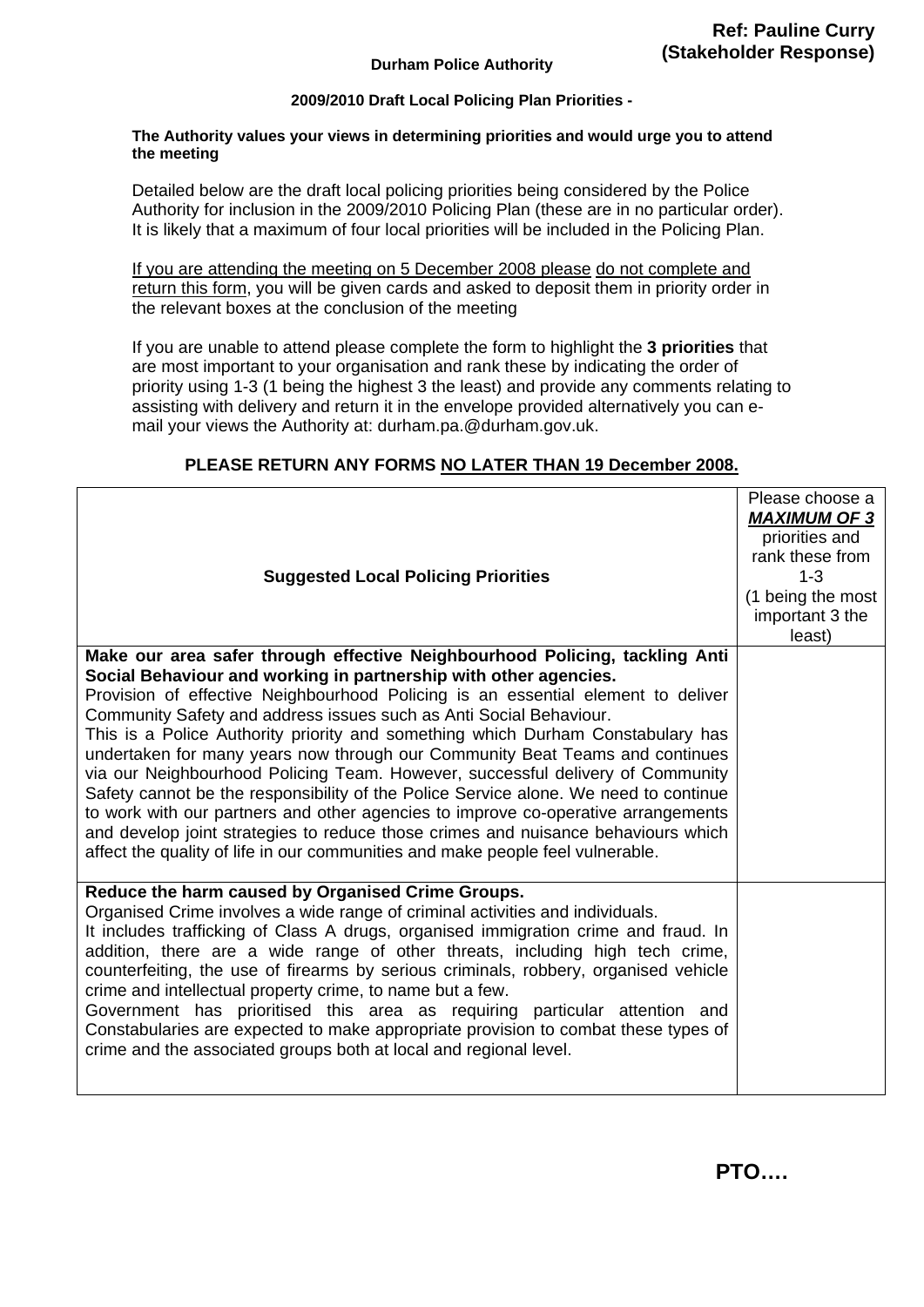| Reduce the harm to communities caused by the effect of alcohol and drug<br>abuse.                                                                                                                                                                                                                                                                                                                                                                                                                                                                                                                                                                                                                                                                                                                                                                                                |  |
|----------------------------------------------------------------------------------------------------------------------------------------------------------------------------------------------------------------------------------------------------------------------------------------------------------------------------------------------------------------------------------------------------------------------------------------------------------------------------------------------------------------------------------------------------------------------------------------------------------------------------------------------------------------------------------------------------------------------------------------------------------------------------------------------------------------------------------------------------------------------------------|--|
| Drugs and alcohol abuse produces a range of harmful effects in communities.<br>There are obvious links to burglary and theft, disorder, nuisance behaviour and in<br>some areas nuisance and rowdy behaviour at night. There is a need to work closely<br>in partnership to ensure that policing activity is aligned with that of other agencies to<br>provide a service which will improve the quality of life for members of the public and<br>also assist with the rehabilitation of the offender.                                                                                                                                                                                                                                                                                                                                                                            |  |
| Protecting vulnerable people from harm such as abuse, injury or assault.                                                                                                                                                                                                                                                                                                                                                                                                                                                                                                                                                                                                                                                                                                                                                                                                         |  |
| Protecting vulnerable people covers a wide range of issues such as domestic abuse,<br>child protection, adult protection, hate crime and violent assaults. Although the<br>Constabulary has dedicated Vulnerability Units in place to provide a proactive and<br>effective service for those members of our communities who are affected by such<br>crimes, this should remain a subject for consideration as a priority.                                                                                                                                                                                                                                                                                                                                                                                                                                                        |  |
| Provide an effective approach to our service delivery, based on Citizen Focus,                                                                                                                                                                                                                                                                                                                                                                                                                                                                                                                                                                                                                                                                                                                                                                                                   |  |
| - responsive to the needs of the individual, ensuring that we engage with all of<br>our communities within County Durham and Darlington.<br>Citizen Focused Policing aims to secure and maintain high levels of satisfaction and<br>confidence through the consistent delivery of a first class service that meets the<br>needs of individuals and communities, and one that people will value.<br>This is a priority subject nationally. All police forces are required to demonstrate<br>compliance and effectiveness against the hallmarks of Citizen Focus as defined by<br>the government.<br>The hallmarks outlining the qualities of a Citizen Focus organisation are as follows;-<br><b>Understanding People</b>                                                                                                                                                         |  |
| <b>Understanding Services</b><br>$\bullet$<br><b>Designing Services</b><br>$\bullet$<br><b>Delivering Services</b><br>$\bullet$                                                                                                                                                                                                                                                                                                                                                                                                                                                                                                                                                                                                                                                                                                                                                  |  |
| The Constabulary and Authority are committed to providing a service which is valued<br>by individuals, our communities, our partners and the people who work for us.                                                                                                                                                                                                                                                                                                                                                                                                                                                                                                                                                                                                                                                                                                             |  |
| Further streamline our processes to ensure the best possible value for money<br>Policing Service for the people of County Durham and Darlington<br>There is an increasing requirement upon all Police Services to provide greater value<br>for money whilst improving productivity and performance.<br>The Police Service in Durham and Darlington has already made significant steps in<br>this connection. However, although the Constabulary has continued to achieve the<br>efficiency targets set by the government, there is a need to realise greater cashable<br>savings and demonstrate streamlined processes which would ultimately deliver an<br>effective Police Service based on Citizen Focus.                                                                                                                                                                     |  |
| Improve and extend communication methods and channels, and enhance<br>engagement mechanisms with individuals and communities across the<br>Constabulary area.<br>Communication and Engagement is currently a key area of focus by the government.<br>The recently published Policing Pledge outlines a number of requirements which<br>Constabularies and Authorities will need to address in terms of customer contact and<br>access to services and information. The Joint Community Engagement Strategy<br>which the Constabulary and Police Authority have recently published is aimed at<br>making improvements in these areas.<br>This should be considered a priority area not only because we need to achieve<br>compliance with government initiatives but also because of the real value in<br>enhancing the communication and engagement services which we can offer. |  |